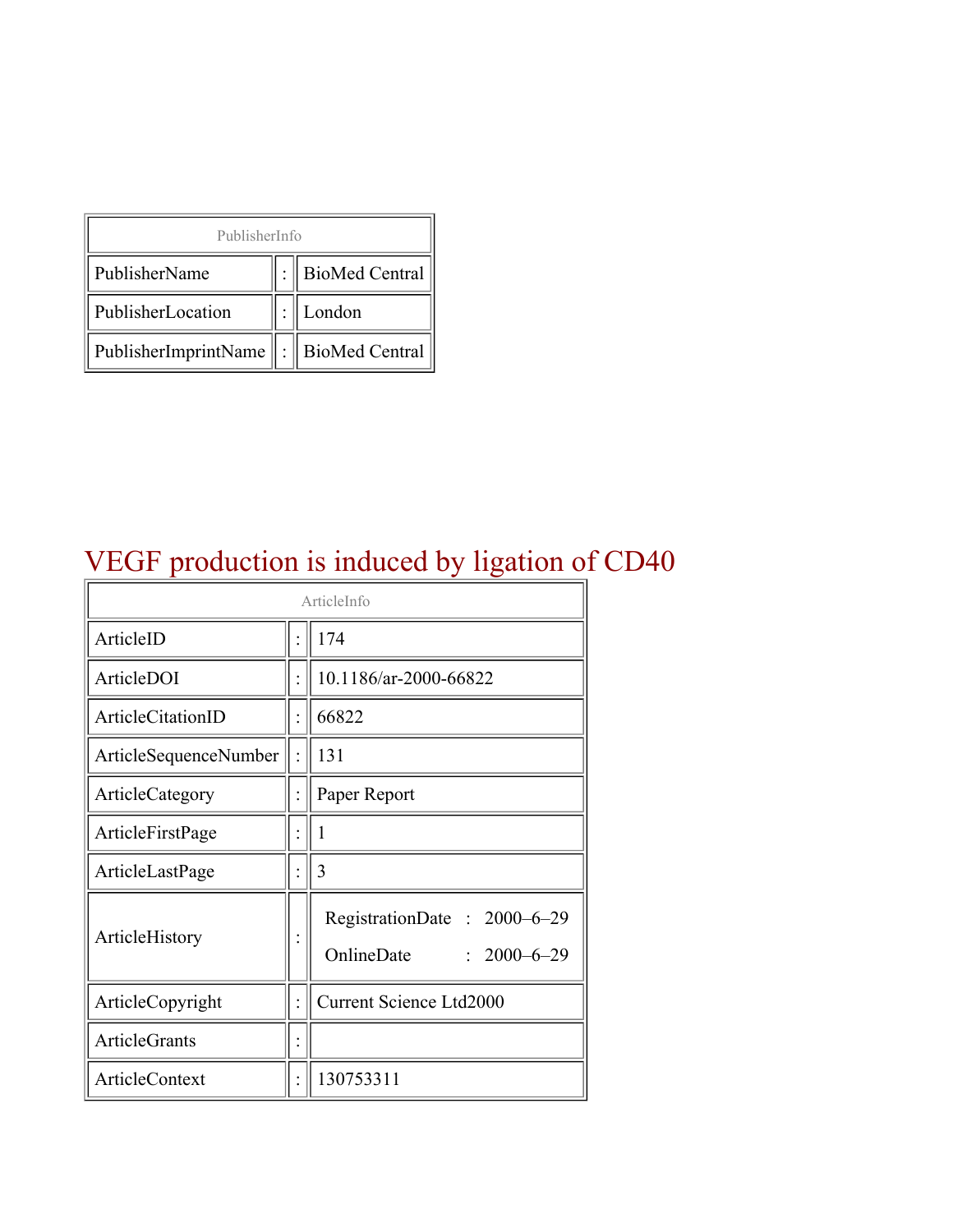Aff1 Kennedy Institute of Rheumatology, London, UK

#### <span id="page-1-0"></span>Keywords

CD40 ligand, fibroblasts, rheumatoid arthritis, VEGF

# Context

The primary site of inflammation in RA is the synovium, which undergoes infiltration by monocytes and T cells, with concomitant synovial cell proliferation. Characteristically there is an alteration in the density of blood vessels in the synovium. It is thought that the synovial neovascularisation perpetuates the inflammatory and destructive conditions in the developing lesion. VEGF plays a key role in both normal and pathological angiogenesis, and is involved in the pathogenesis of RA. CD40L, a member of the tumour necrosis factor (TNF) family, is expressed on activated T cells. Stimulation with CD40Lexpressing cells or purified recombinant CD40L induces the secretion of pro-inflammatory cytokines, adhesion molecules and metalloproteinases. The effect of CD40L on the production of VEGF by cells present in RA synovium has not been addressed. To investigate whether CD40 ligation induces VEGF production from rheumatoid synovial cells and to analyse the mechanism of VEGF production in response to CD40 ligation.

# Significant findings

Although unstimulated FLSs constitutively produce VEGF, the levels of VEGF were significantly increased by the addition of  $CD40L<sup>+</sup>$  L cells when compared with  $CD40L<sup>-</sup>$  L cells. Anti-CD40 monoclonal antibody completely abrogated the production of VEGF. To investigate the effect of CD40-CD40L interactions on VEGF under physiological conditions, synovial fluid T cells from three patients with RA were used. Stimulation of synovial fluid T cells with PMA and ionomycin strongly increased CD40L expression on the cells. When the stimulated T cells were incubated with FLSs, VEGF production was significantly increased in a dose-dependent manner. Moreover, anti-CD40 monoclonal antibody significantly inhibited the ability of synovial fluid T cells to produce VEGF. Inhibition studies using antibodies to interleukin (IL)-1, TNF-a and transforming growth factor (TGF)-? demonstrated no significant effect on the production of VEGF by CD40L. IL-1, TGF-? and TNF alone increased VEGF production, and had an additive effect on VEGF production driven by CD40L. To determine whether the protein levels of VEGF were reflected at the RNA level, expression of VEGF mRNA in FLSs was